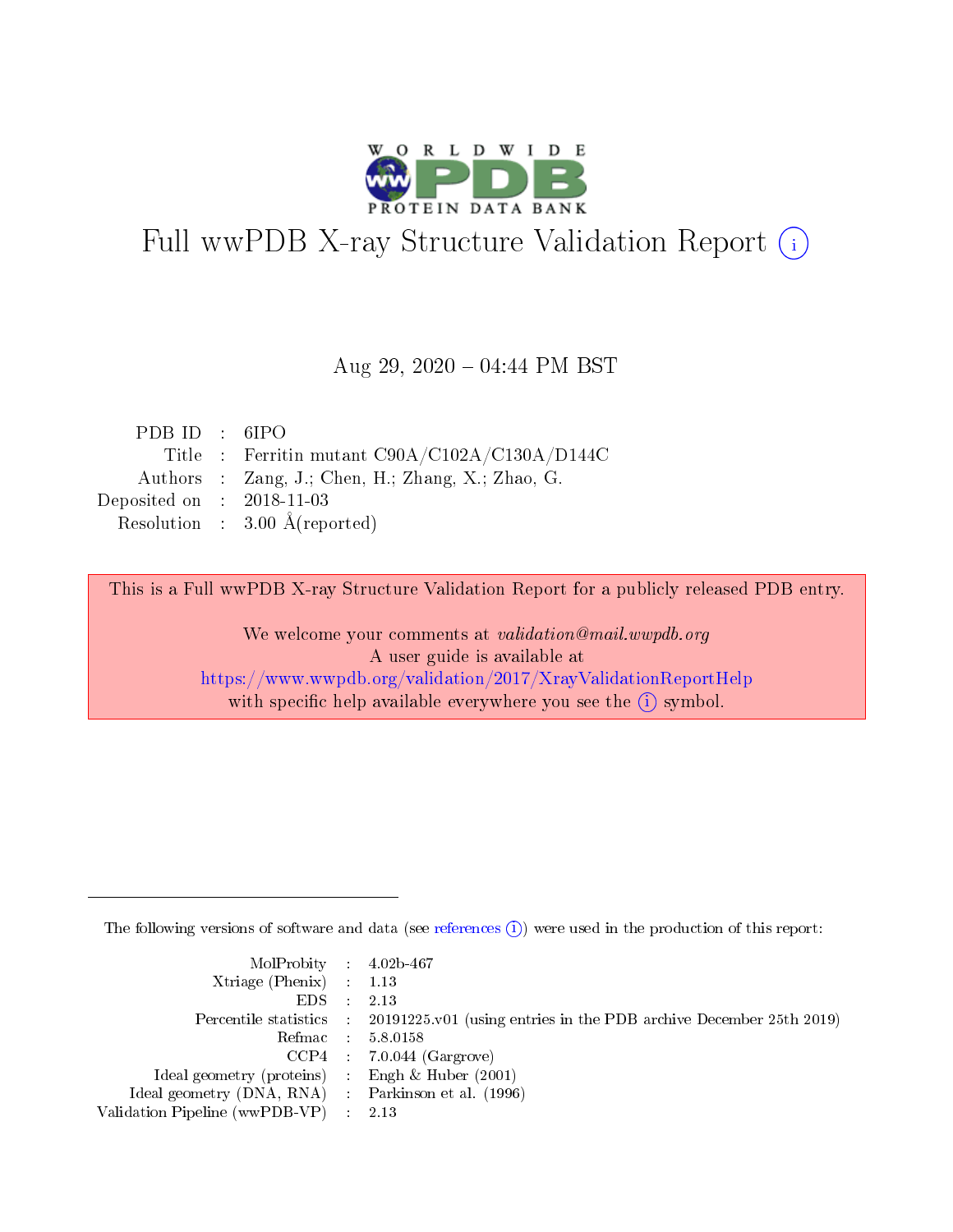# 1 [O](https://www.wwpdb.org/validation/2017/XrayValidationReportHelp#overall_quality)verall quality at a glance  $(i)$

The following experimental techniques were used to determine the structure: X-RAY DIFFRACTION

The reported resolution of this entry is 3.00 Å.

Percentile scores (ranging between 0-100) for global validation metrics of the entry are shown in the following graphic. The table shows the number of entries on which the scores are based.



| Metric                | Whole archive<br>$(\#\text{Entries})$ | Similar resolution<br>$(\#\text{Entries},\,\text{resolution}\,\,\text{range}(\textup{\AA}))$ |
|-----------------------|---------------------------------------|----------------------------------------------------------------------------------------------|
| $R_{free}$            | 130704                                | $209\overline{2}$ $(3.00-3.00)$                                                              |
| Clashscore            | 141614                                | $2416$ $(3.00-3.00)$                                                                         |
| Ramachandran outliers | 138981                                | $2333(3.00-3.00)$                                                                            |
| Sidechain outliers    | 138945                                | $2336(3.00-3.00)$                                                                            |
| RSRZ outliers         | 127900                                | $1990(3.00-3.00)$                                                                            |

The table below summarises the geometric issues observed across the polymeric chains and their fit to the electron density. The red, orange, yellow and green segments on the lower bar indicate the fraction of residues that contain outliers for  $>=3, 2, 1$  and 0 types of geometric quality criteria respectively. A grey segment represents the fraction of residues that are not modelled. The numeric value for each fraction is indicated below the corresponding segment, with a dot representing fractions  $\epsilon=5\%$  The upper red bar (where present) indicates the fraction of residues that have poor fit to the electron density. The numeric value is given above the bar.

| Mol | ${\rm Chain \mid Length}$ | Quality of chain |     |         |  |
|-----|---------------------------|------------------|-----|---------|--|
|     | 176                       | 4%<br>73%        | 18% | 8%<br>٠ |  |
|     | 176                       | 61%<br>16%       |     | 20%     |  |

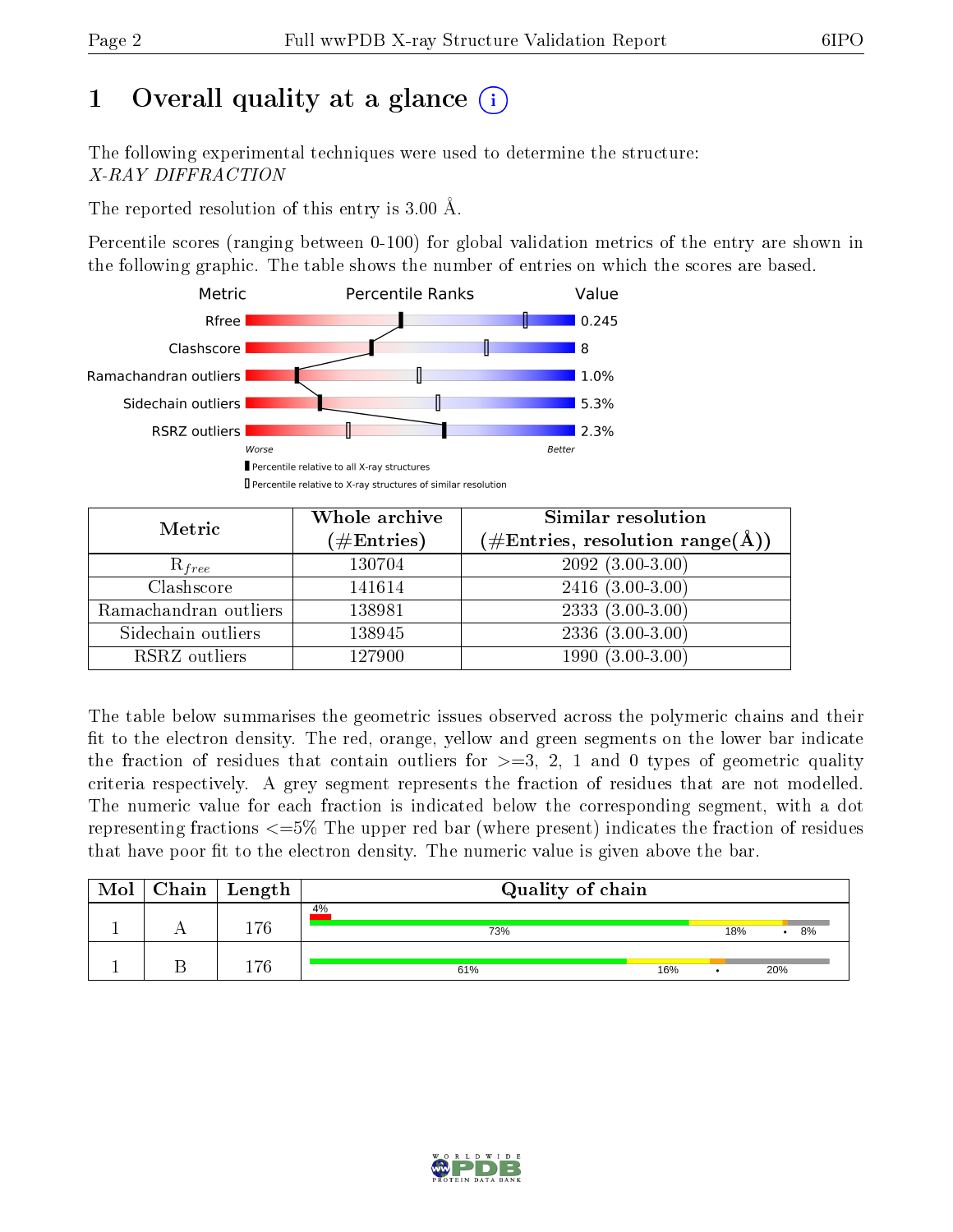# 2 Entry composition (i)

There are 3 unique types of molecules in this entry. The entry contains 2515 atoms, of which 0 are hydrogens and 0 are deuteriums.

In the tables below, the ZeroOcc column contains the number of atoms modelled with zero occupancy, the AltConf column contains the number of residues with at least one atom in alternate conformation and the Trace column contains the number of residues modelled with at most 2 atoms.

Molecule 1 is a protein called Ferritin heavy chain.

| Mol |  | Chain   Residues | Atoms     |         |      |         |  | $\text{ZeroOcc} \mid \text{AltConf} \mid \text{Trace} \mid$ |  |
|-----|--|------------------|-----------|---------|------|---------|--|-------------------------------------------------------------|--|
|     |  | 162              | Total C N |         |      |         |  |                                                             |  |
|     |  |                  | 1329      | 838 231 |      | - 255 5 |  |                                                             |  |
|     |  | 141              | Total C   |         | -N   |         |  |                                                             |  |
|     |  |                  | 1165      | 732     | -204 | -225    |  |                                                             |  |

| Chain            | Residue                  | Modelled   | Actual     | Comment             | Reference         |
|------------------|--------------------------|------------|------------|---------------------|-------------------|
| А                | 90                       | <b>ALA</b> | <b>CYS</b> | engineered mutation | <b>UNP P02794</b> |
| $\boldsymbol{A}$ | 102                      | <b>ALA</b> | <b>CYS</b> | engineered mutation | <b>UNP P02794</b> |
| $\boldsymbol{A}$ | 130                      | <b>ALA</b> | <b>CYS</b> | engineered mutation | <b>UNP P02794</b> |
| $\bf{A}$         | ?                        |            | <b>ASN</b> | deletion            | <b>UNP P02794</b> |
| $\bf{A}$         | $\overline{?}$           |            | <b>GLU</b> | deletion            | <b>UNP P02794</b> |
| $\boldsymbol{A}$ | $\overline{\mathcal{L}}$ |            | <b>GLN</b> | deletion            | <b>UNP P02794</b> |
| $\bf{A}$         | $\overline{?}$           |            | VAL        | deletion            | <b>UNP P02794</b> |
| $\bf{A}$         | $\overline{?}$           |            | <b>LYS</b> | deletion            | <b>UNP P02794</b> |
| $\bf{A}$         | $\overline{\mathcal{L}}$ |            | <b>ALA</b> | deletion            | <b>UNP P02794</b> |
| $\boldsymbol{A}$ | 144                      | <b>CYS</b> | <b>ASP</b> | engineered mutation | <b>UNP P02794</b> |
| $\boldsymbol{B}$ | 90                       | ALA        | <b>CYS</b> | engineered mutation | <b>UNP P02794</b> |
| $\boldsymbol{B}$ | 102                      | <b>ALA</b> | <b>CYS</b> | engineered mutation | <b>UNP P02794</b> |
| $\boldsymbol{B}$ | 130                      | ALA        | <b>CYS</b> | engineered mutation | <b>UNP P02794</b> |
| $\, {\bf B}$     | $\overline{?}$           |            | <b>ASN</b> | deletion            | <b>UNP P02794</b> |
| $\boldsymbol{B}$ | $\overline{?}$           |            | <b>GLU</b> | deletion            | <b>UNP P02794</b> |
| B                | $\overline{\mathcal{L}}$ |            | <b>GLN</b> | deletion            | <b>UNP P02794</b> |
| B                | $\overline{?}$           |            | <b>VAL</b> | deletion            | <b>UNP P02794</b> |
| B                | $\overline{?}$           |            | <b>LYS</b> | deletion            | <b>UNP P02794</b> |
| $\boldsymbol{B}$ | ?                        |            | <b>ALA</b> | deletion            | <b>UNP P02794</b> |
| B                | 144                      | <b>CYS</b> | ASP        | engineered mutation | <b>UNP P02794</b> |

There are 20 discrepancies between the modelled and reference sequences:

• Molecule 2 is MAGNESIUM ION (three-letter code: MG) (formula: Mg).

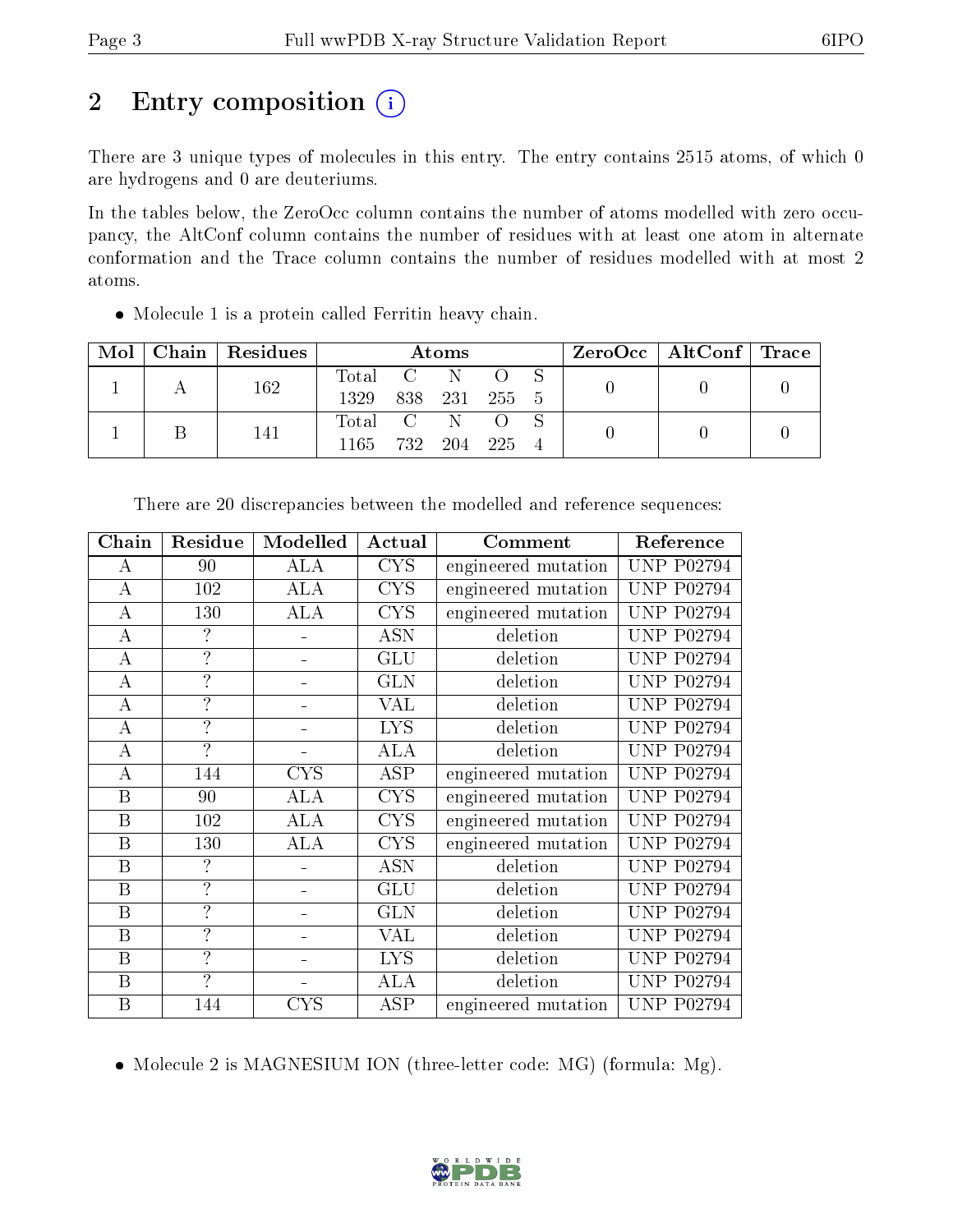|  | $Mol$   Chain   Residues | Atoms    | $ZeroOcc \   \ AltConf \  $ |
|--|--------------------------|----------|-----------------------------|
|  |                          | Total Mg |                             |
|  |                          | Total Mg |                             |

 $\bullet\,$  Molecule 3 is water.

|  | $Mol$   Chain   Residues | Atoms   | $ZeroOcc \   \ AltConf \  $ |
|--|--------------------------|---------|-----------------------------|
|  |                          | Total O |                             |
|  |                          | Total O |                             |

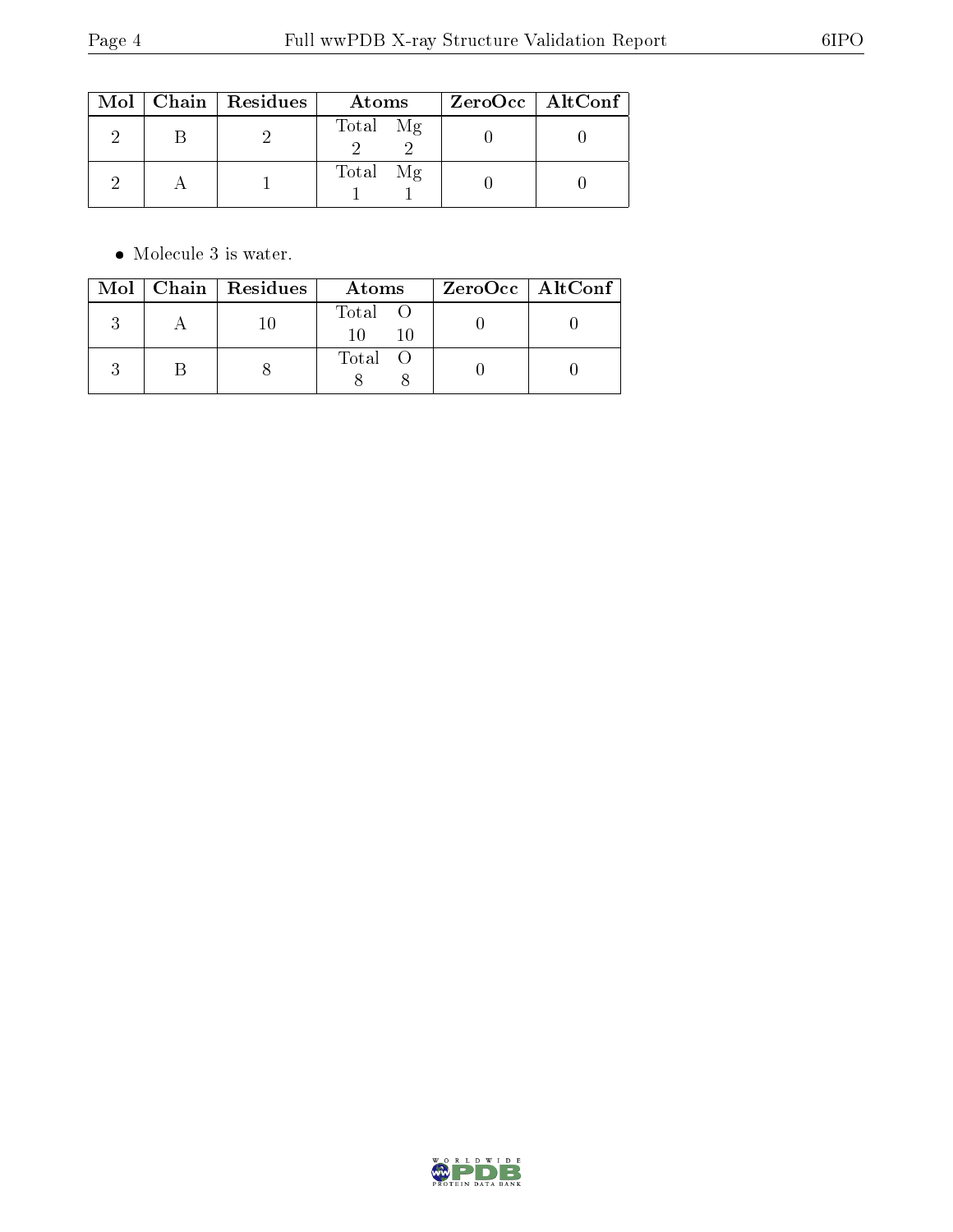# 3 Residue-property plots  $(i)$

These plots are drawn for all protein, RNA, DNA and oligosaccharide chains in the entry. The first graphic for a chain summarises the proportions of the various outlier classes displayed in the second graphic. The second graphic shows the sequence view annotated by issues in geometry and electron density. Residues are color-coded according to the number of geometric quality criteria for which they contain at least one outlier: green  $= 0$ , yellow  $= 1$ , orange  $= 2$  and red  $= 3$  or more. A red dot above a residue indicates a poor fit to the electron density ( $RSRZ > 2$ ). Stretches of 2 or more consecutive residues without any outlier are shown as a green connector. Residues present in the sample, but not in the model, are shown in grey.



• Molecule 1: Ferritin heavy chain

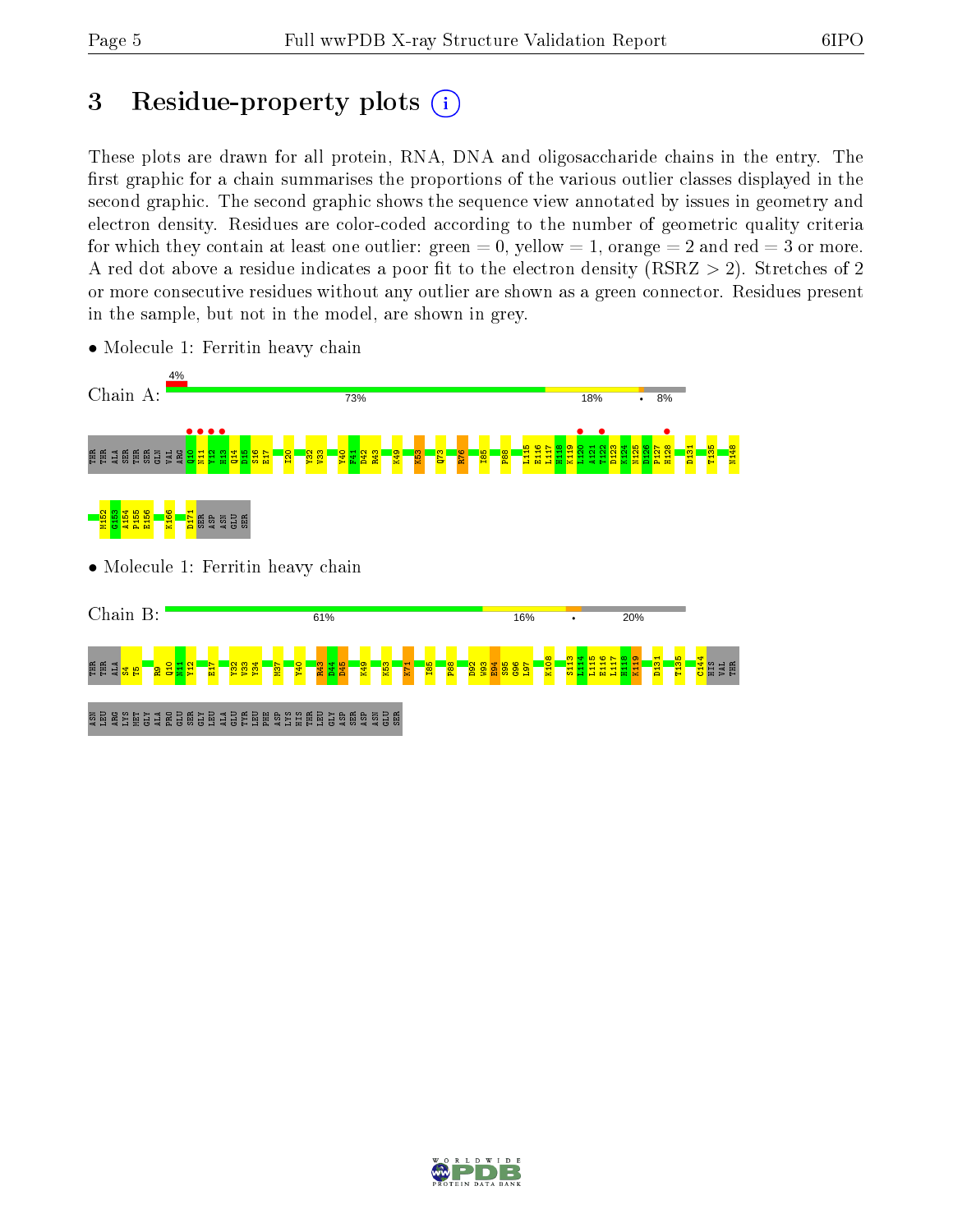# 4 Data and refinement statistics  $(i)$

| Property                                                                | Value                                               | Source     |
|-------------------------------------------------------------------------|-----------------------------------------------------|------------|
| Space group                                                             | F 4 3 2                                             | Depositor  |
| Cell constants                                                          | 236.23Å<br>$236.23\text{\AA}$<br>$236.23\text{\AA}$ |            |
| a, b, c, $\alpha$ , $\beta$ , $\gamma$                                  | $90.00^\circ$<br>$90.00^\circ$<br>$90.00^\circ$     | Depositor  |
| Resolution $(A)$                                                        | $48.05 - 3.00$                                      | Depositor  |
|                                                                         | $48.22 - 3.00$                                      | <b>EDS</b> |
| % Data completeness                                                     | $100.0 (48.05 - 3.00)$                              | Depositor  |
| (in resolution range)                                                   | $100.0 (48.22 - 3.00)$                              | <b>EDS</b> |
| $R_{merge}$                                                             | 0.19                                                | Depositor  |
| $\mathrm{R}_{sym}$                                                      | (Not available)                                     | Depositor  |
| $\langle I/\sigma(I) \rangle^{-1}$                                      | $10.38$ (at 3.01Å)                                  | Xtriage    |
| Refinement program                                                      | PHENIX (1.10.1 2155: ???)                           | Depositor  |
|                                                                         | 0.191<br>, 0.245                                    | Depositor  |
| $R, R_{free}$                                                           | 0.192,<br>0.245                                     | DCC        |
| $\mathcal{R}_{free}$ test set                                           | 565 reflections $(4.76\%)$                          | wwPDB-VP   |
| Wilson B-factor $(A^2)$                                                 | 58.7                                                | Xtriage    |
| Anisotropy                                                              | 0.000                                               | Xtriage    |
| Bulk solvent $k_{sol}(\mathrm{e}/\mathrm{A}^3),\,B_{sol}(\mathrm{A}^2)$ | $0.33$ , 48.7                                       | <b>EDS</b> |
| L-test for twinning <sup>2</sup>                                        | $< L >$ = 0.50, $< L2$ > = 0.33                     | Xtriage    |
| Estimated twinning fraction                                             | No twinning to report.                              | Xtriage    |
| $F_o, F_c$ correlation                                                  | 0.94                                                | <b>EDS</b> |
| Total number of atoms                                                   | 2515                                                | wwPDB-VP   |
| Average B, all atoms $(A^2)$                                            | 45.0                                                | wwPDB-VP   |

Xtriage's analysis on translational NCS is as follows: The largest off-origin peak in the Patterson function is  $2.18\%$  of the height of the origin peak. No significant pseudotranslation is detected.

<sup>&</sup>lt;sup>2</sup>Theoretical values of  $\langle |L| \rangle$ ,  $\langle L^2 \rangle$  for acentric reflections are 0.5, 0.333 respectively for untwinned datasets, and 0.375, 0.2 for perfectly twinned datasets.



<span id="page-5-1"></span><span id="page-5-0"></span><sup>1</sup> Intensities estimated from amplitudes.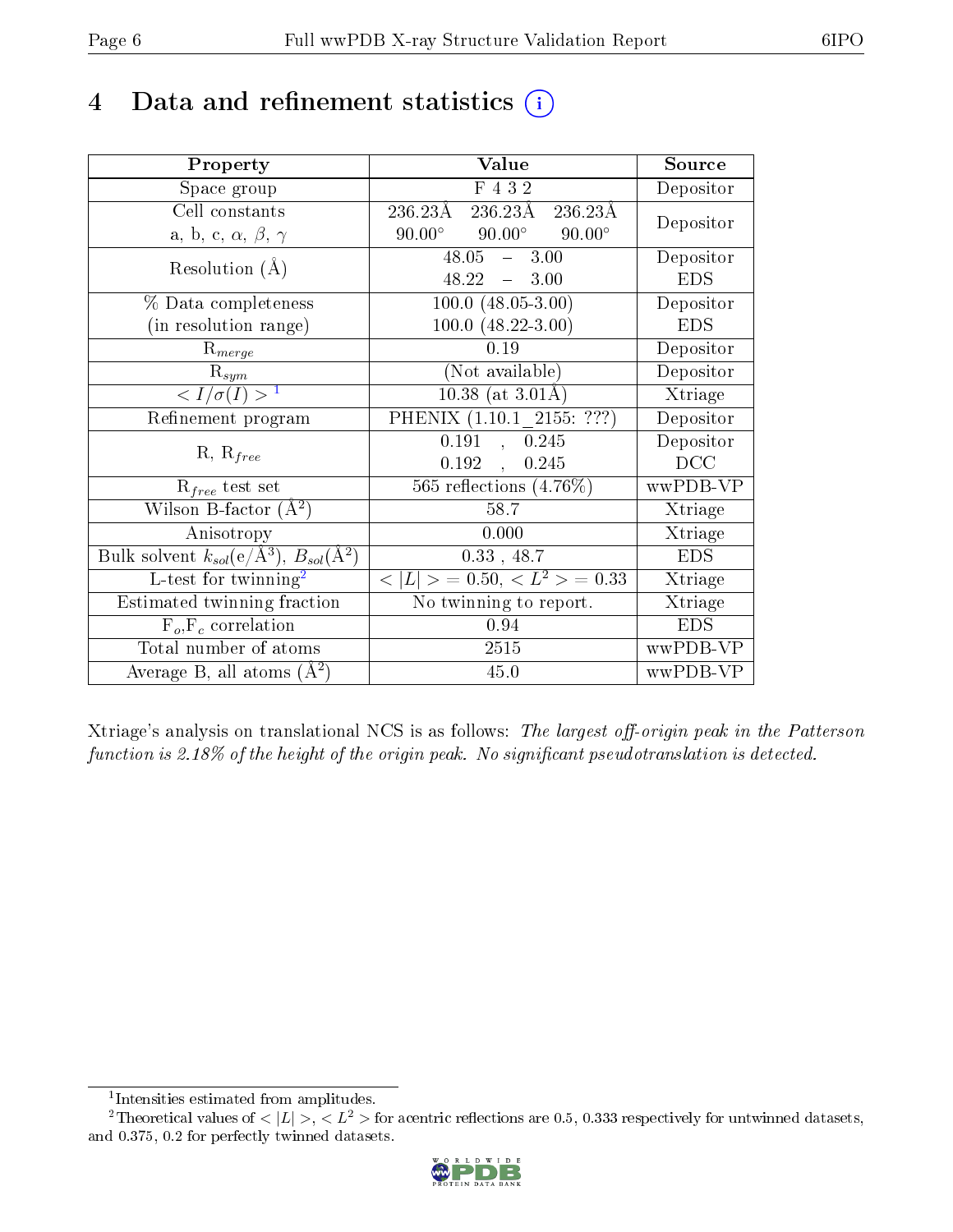# 5 Model quality  $(i)$

### 5.1 Standard geometry (i)

Bond lengths and bond angles in the following residue types are not validated in this section: MG

The Z score for a bond length (or angle) is the number of standard deviations the observed value is removed from the expected value. A bond length (or angle) with  $|Z| > 5$  is considered an outlier worth inspection. RMSZ is the root-mean-square of all Z scores of the bond lengths (or angles).

| Mol | Chain |      | Bond lengths | Bond angles |             |  |
|-----|-------|------|--------------|-------------|-------------|--|
|     |       | RMSZ | $\# Z  > 5$  | RMSZ        | $\# Z  > 5$ |  |
|     |       | 0.50 | 0/1358       | 0.58        | 0/1830      |  |
|     |       | 0.46 | 0/1189       | 0.57        | 0/1602      |  |
| ΑĦ  | A 11  | 0.48 | 0/2547       | 0.57        | /3432       |  |

There are no bond length outliers.

There are no bond angle outliers.

There are no chirality outliers.

There are no planarity outliers.

### $5.2$  Too-close contacts  $(i)$

In the following table, the Non-H and H(model) columns list the number of non-hydrogen atoms and hydrogen atoms in the chain respectively. The H(added) column lists the number of hydrogen atoms added and optimized by MolProbity. The Clashes column lists the number of clashes within the asymmetric unit, whereas Symm-Clashes lists symmetry related clashes.

|  |      |      |    | Mol   Chain   Non-H   H(model)   H(added)   Clashes   Symm-Clashes |
|--|------|------|----|--------------------------------------------------------------------|
|  | 1329 | 1273 | 19 |                                                                    |
|  | 1165 | 1116 | 20 |                                                                    |
|  |      |      |    |                                                                    |
|  |      |      |    |                                                                    |
|  |      |      |    |                                                                    |
|  |      |      |    |                                                                    |
|  | 2515 | 2389 | 37 |                                                                    |

The all-atom clashscore is defined as the number of clashes found per 1000 atoms (including hydrogen atoms). The all-atom clashscore for this structure is 8.

All (37) close contacts within the same asymmetric unit are listed below, sorted by their clash

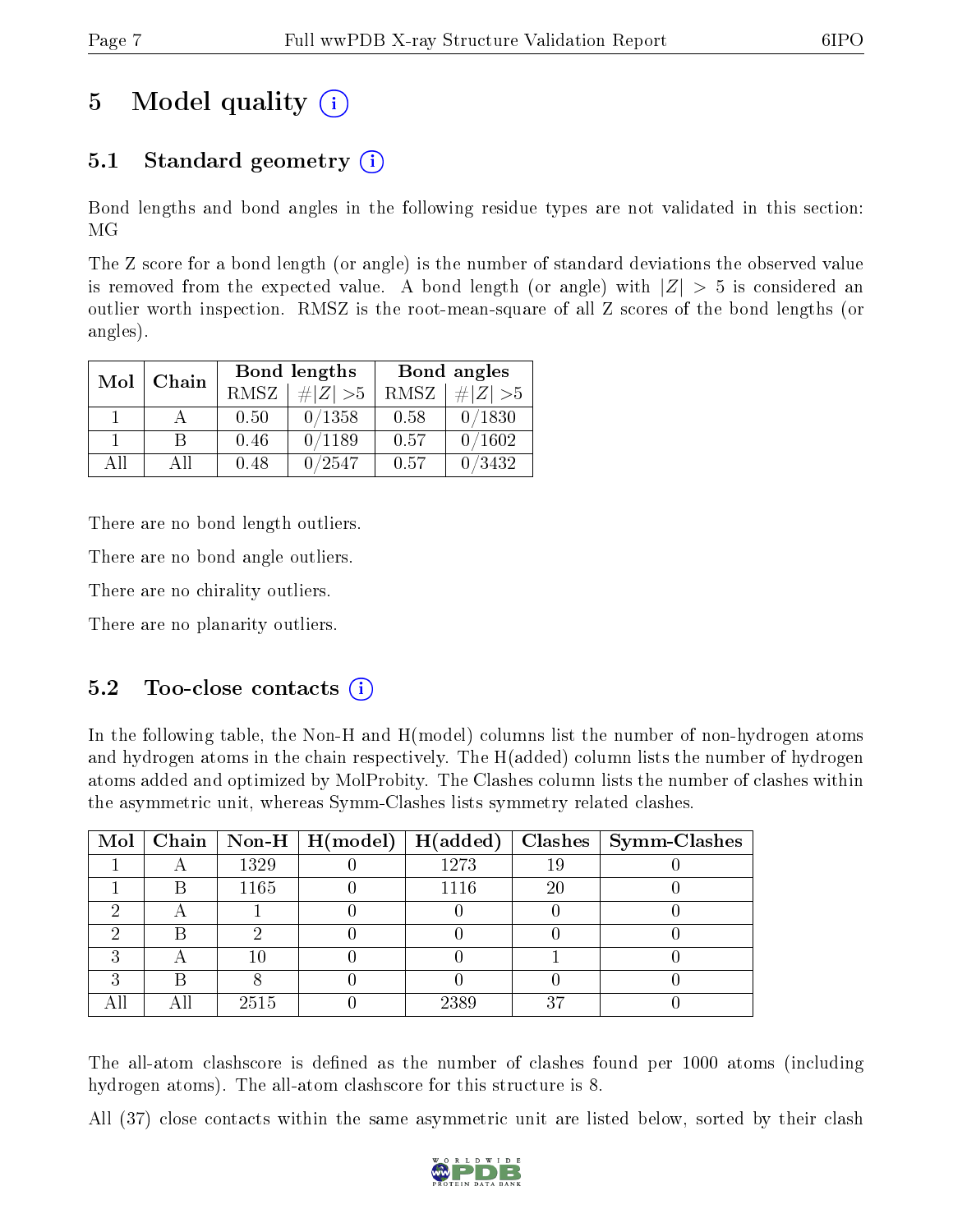magnitude.

| Atom-1                      | Atom-2                      | Interatomic    | Clash           |
|-----------------------------|-----------------------------|----------------|-----------------|
|                             |                             | distance $(A)$ | overlap $(\AA)$ |
| 1:B:9:ARG:NH1               | 1:B:12:TYR:O                | 2.00           | 0.93            |
| 1:B:9:ARG:NH2               | 1:B:17:GLU:OE1              | 2.11           | 0.83            |
| 1:B:33:VAL:HG22             | 1:B:88:PRO:HB3              | 1.75           | 0.69            |
| 1: A:53: LYS:N              | 1:A:53:LYS:HD2              | 2.14           | 0.63            |
| 1:A:154:ALA:HB1             | 1: A: 155: PRO: HA          | 1.79           | 0.62            |
| 1:B:40:TYR:O                | 1:B:43:ARG:HG2              | 2.01           | 0.61            |
| 1: A:33: VAL: HG22          | 1:A:88:PRO:HB3              | 1.85           | 0.58            |
| 1:A:11:ASN:HA               | 1:A:14:GLN:OE1              | 2.06           | 0.56            |
| 1: A: 115: LEU: HD23        | 1: A: 119: LYS: HB2         | 1.88           | 0.55            |
| 1:B:131:ASP:O               | 1:B:135:THR:HG23            | 2.06           | 0.55            |
| 1:A:17:GLU:HA               | 1: A:73: GLN:NE2            | 2.22           | 0.54            |
| 1:A:16:SER:OG               | 1: A:76: ARG: NH1           | 2.41           | 0.53            |
| 1: A:40: TYR:O              | $1:A:\overline{43:ARG:HG3}$ | 2.09           | 0.52            |
| 1:B:34:TYR:HD1              | 1:B:37:MET:HE2              | 1.74           | 0.52            |
| 1:B:4:SER:OG                | 1: B: 5: THEN: N            | 2.43           | 0.51            |
| 1: B:92: ASP:O              | 1:B:94:GLU:N                | 2.43           | 0.51            |
| 1:B:49:LYS:HD2              | 1:B:49:LYS:N                | 2.24           | 0.51            |
| 1:A:17:GLU:HA               | 1: A:73: GLN: HE22          | 1.75           | 0.50            |
| 1:B:115:LEU:O               | 1:B:119:LYS:HD3             | 2.11           | 0.50            |
| 1: A:116: GLU: HA           | 1:A:119:LYS:HB3             | 1.93           | 0.50            |
| 1: B:97: LEU:O              | 1:B:97:LEU:HD23             | 2.11           | 0.50            |
| 1:B:116:GLU:OE1             | 1: B: 119: LYS: NZ          | 2.45           | 0.50            |
| 1:B:45:ASP:OD1              | 1:B:45:ASP:N                | 2.44           | 0.49            |
| 1:B:95:SER:OG               | 1: B:96: GLY:N              | 2.45           | 0.49            |
| 1: A:16: SER:O              | 1:A:20:ILE:HG13             | 2.14           | 0.48            |
| 1:B:92:ASP:C                | 1: B:94: GLU: H             | 2.17           | 0.47            |
| 1: A: 148: ASN: O           | 1: A: 152: MET:HG3          | 2.15           | 0.47            |
| 1:B:117:LEU:HD23            | 1:B:117:LEU:O               | 2.16           | 0.46            |
| 1:A:123:ASP:HB3             | 1: A: 125: ASN: OD1         | 2.17           | 0.44            |
| 1: A: 166: LYS: HD3         | 3:A:304:HOH:O               | 2.16           | 0.44            |
| 1: A: 117: LEU: HG          | 1:A:128:HIS:CE1             | 2.53           | 0.43            |
| $1:A:\overline{131:ASP:O}$  | 1: A: 135: THR: HG23        | 2.17           | 0.43            |
| 1:B:53:LYS:O                | 1:B:53:LYS:HD2              | 2.19           | $0.43\,$        |
| 1: A:49: LYS:O              | 1:A:53:LYS:HD2              | 2.19           | 0.43            |
| 1:A:42:ASP:OD2              | 1:B:71:LYS:HE3              | 2.20           | 0.41            |
| 1: A:85: ILE: HB            | 1:B:85:ILE:HB               | 2.02           | 0.41            |
| $1:B:94:\overline{GLU:HB2}$ | 1: B:95: SER:H              | 1.71           | 0.41            |

There are no symmetry-related clashes.

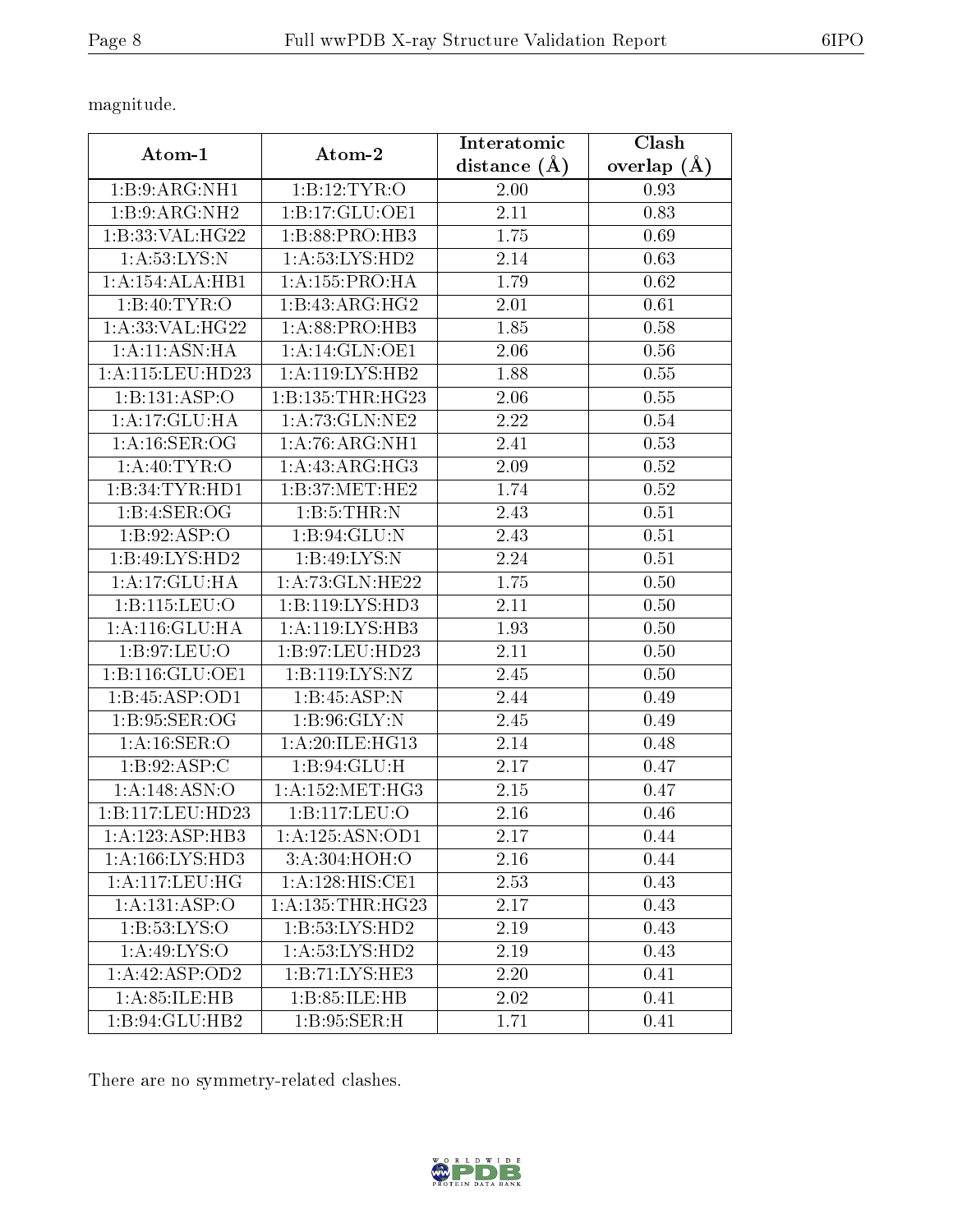### 5.3 Torsion angles (i)

#### 5.3.1 Protein backbone  $(i)$

In the following table, the Percentiles column shows the percent Ramachandran outliers of the chain as a percentile score with respect to all X-ray entries followed by that with respect to entries of similar resolution.

The Analysed column shows the number of residues for which the backbone conformation was analysed, and the total number of residues.

| Mol | Chain | Analysed                      | Favoured | Allowed   Outliers |          | Percentiles |    |
|-----|-------|-------------------------------|----------|--------------------|----------|-------------|----|
|     |       | $160/176$ (91\%)   153 (96\%) |          | 6 $(4%)$           | $1(1\%)$ | 25          | 64 |
|     |       | $139/176$ (79\%)   129 (93\%) |          | 8 (6\%)            | $2(1\%)$ | 11          | 43 |
| All | All   | $299/352(85\%)$   282 (94\%)  |          | $14(5\%)$          | $3(1\%)$ | 15          | 53 |

All (3) Ramachandran outliers are listed below:

| Mol | Chain | Res | Type  |
|-----|-------|-----|-------|
|     |       | 93  |       |
|     |       | 127 | PRO   |
|     |       |     | 7 L L |

#### 5.3.2 Protein sidechains  $(i)$

In the following table, the Percentiles column shows the percent sidechain outliers of the chain as a percentile score with respect to all X-ray entries followed by that with respect to entries of similar resolution.

The Analysed column shows the number of residues for which the sidechain conformation was analysed, and the total number of residues.

| Mol | ${\bf Chain}$ | Analysed        | Rotameric    | Outliers  | Percentiles |
|-----|---------------|-----------------|--------------|-----------|-------------|
|     |               | $141/154(92\%)$ | 136 $(96\%)$ | $5(4\%)$  | 71<br>36    |
|     |               | $125/154(81\%)$ | 116 $(93\%)$ | 9(7%)     | 45<br>14    |
| All | All           | $266/308(86\%)$ | 252(95%)     | 14 $(5%)$ | 58<br>22    |

All (14) residues with a non-rotameric sidechain are listed below:

| Mol | Chain | Res | Fype        |
|-----|-------|-----|-------------|
|     |       | 32  |             |
|     |       | 53  | LYS         |
|     |       | 'n  | ${\rm ARG}$ |

Continued on next page...

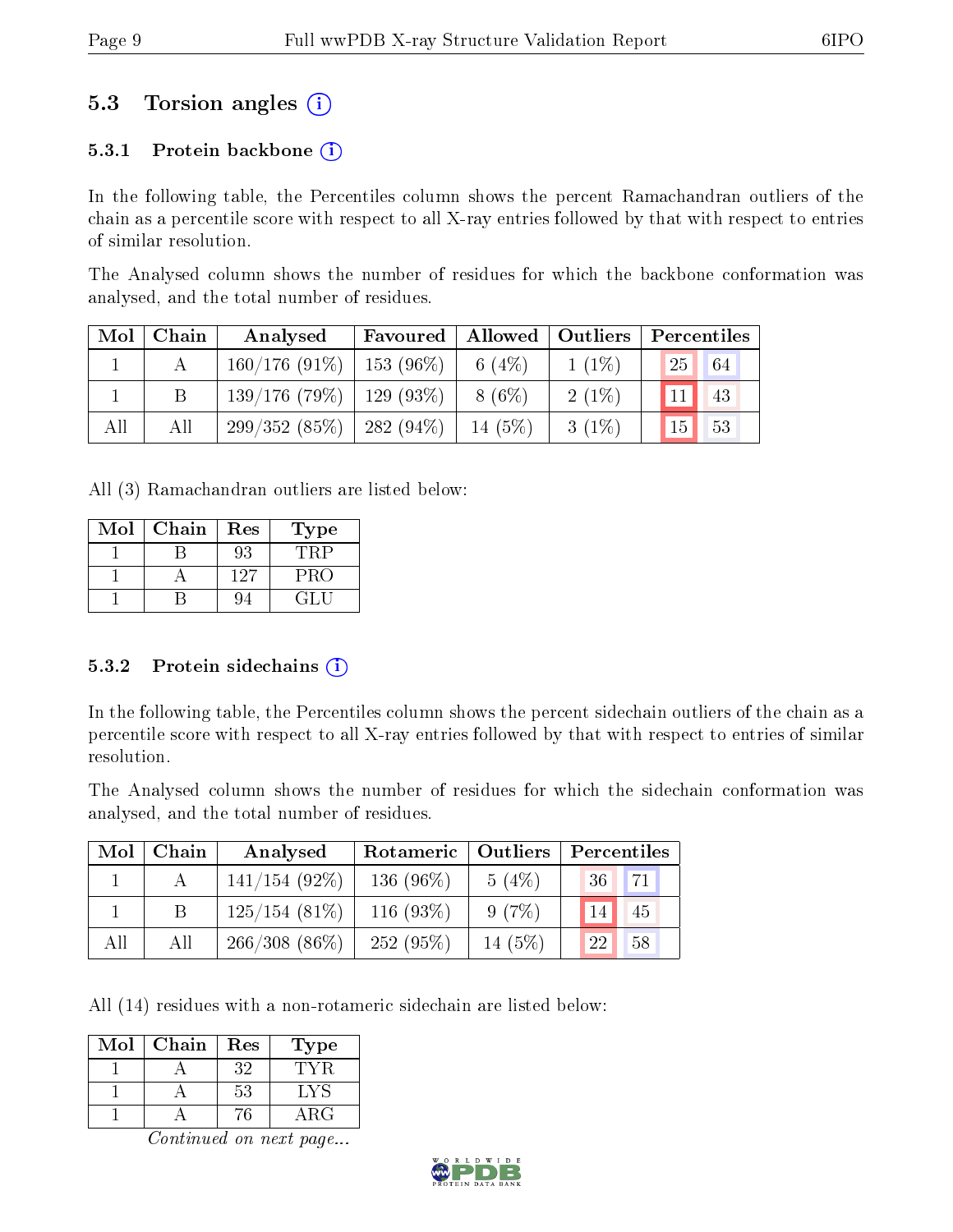| Mol          | Chain | Res | Type              |
|--------------|-------|-----|-------------------|
| 1            | А     | 156 | <b>GLU</b>        |
| 1            | А     | 171 | <b>ASP</b>        |
| $\mathbf 1$  | B     | 10  | <b>GLN</b>        |
| $\mathbf{1}$ | B     | 32  | <b>TYR</b>        |
| $\mathbf{1}$ | B     | 43  | ARG               |
| $\mathbf{1}$ | B     | 45  | <b>ASP</b>        |
| $\mathbf{1}$ | В     | 71  | <b>LYS</b>        |
| $\mathbf{1}$ | В     | 108 | <b>LYS</b>        |
| $\mathbf{1}$ | В     | 113 | SER               |
| 1            | В     | 119 | <b>LYS</b>        |
|              | В     | 144 | $_{\mathrm{CYS}}$ |

Continued from previous page...

Some sidechains can be flipped to improve hydrogen bonding and reduce clashes. All (3) such sidechains are listed below:

| Mol | Chain | Res | Type   |
|-----|-------|-----|--------|
|     |       | 73  | GL N   |
|     |       | 50  | ASN    |
|     |       |     | 12 L.N |

#### 5.3.3 RNA (i)

There are no RNA molecules in this entry.

#### 5.4 Non-standard residues in protein, DNA, RNA chains (i)

There are no non-standard protein/DNA/RNA residues in this entry.

#### 5.5 Carbohydrates  $(i)$

There are no monosaccharides in this entry.

### 5.6 Ligand geometry  $(i)$

Of 3 ligands modelled in this entry, 3 are monoatomic - leaving 0 for Mogul analysis.

There are no bond length outliers.

There are no bond angle outliers.

There are no chirality outliers.

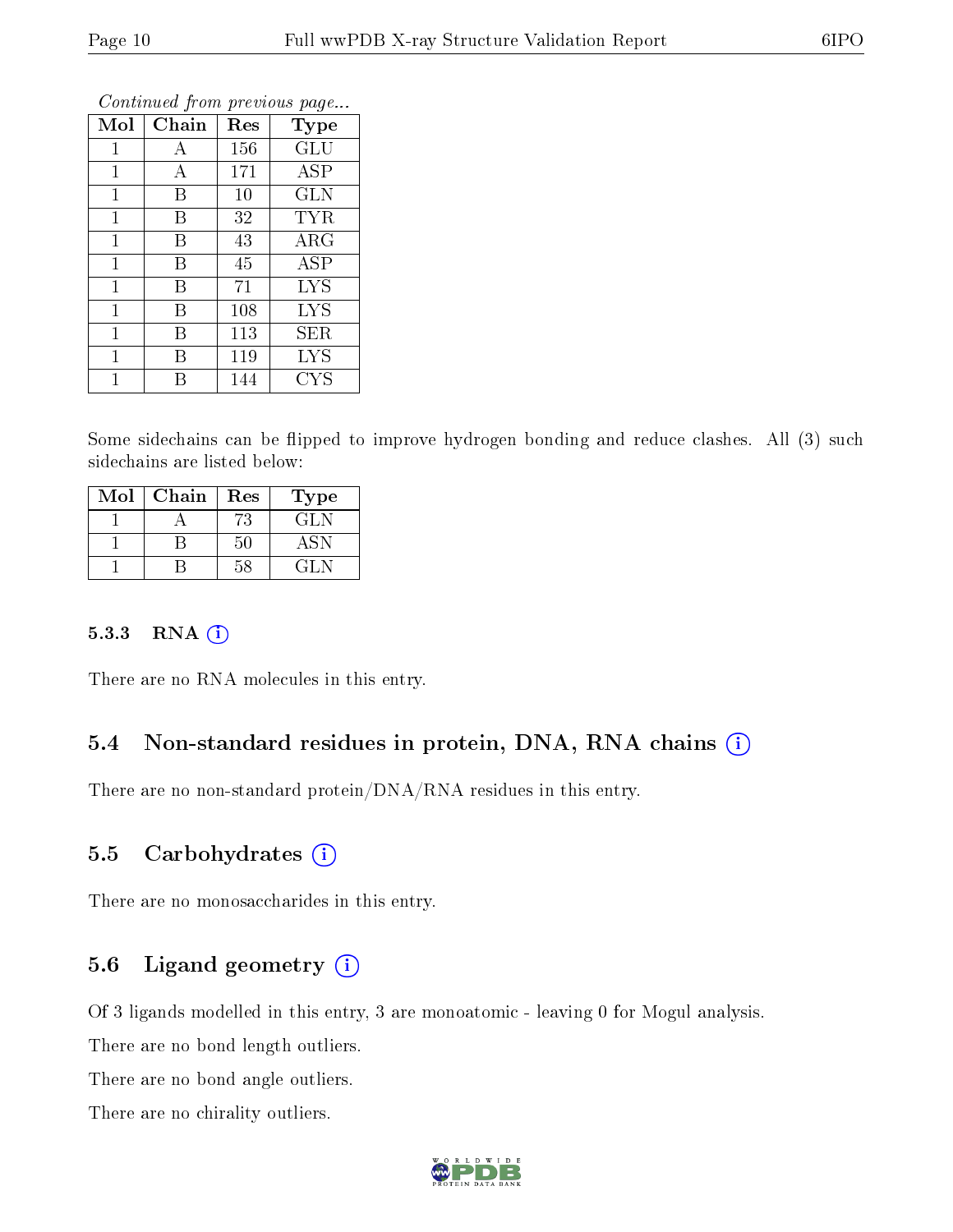There are no torsion outliers.

There are no ring outliers.

No monomer is involved in short contacts.

### 5.7 [O](https://www.wwpdb.org/validation/2017/XrayValidationReportHelp#nonstandard_residues_and_ligands)ther polymers (i)

There are no such residues in this entry.

### 5.8 Polymer linkage issues (i)

There are no chain breaks in this entry.

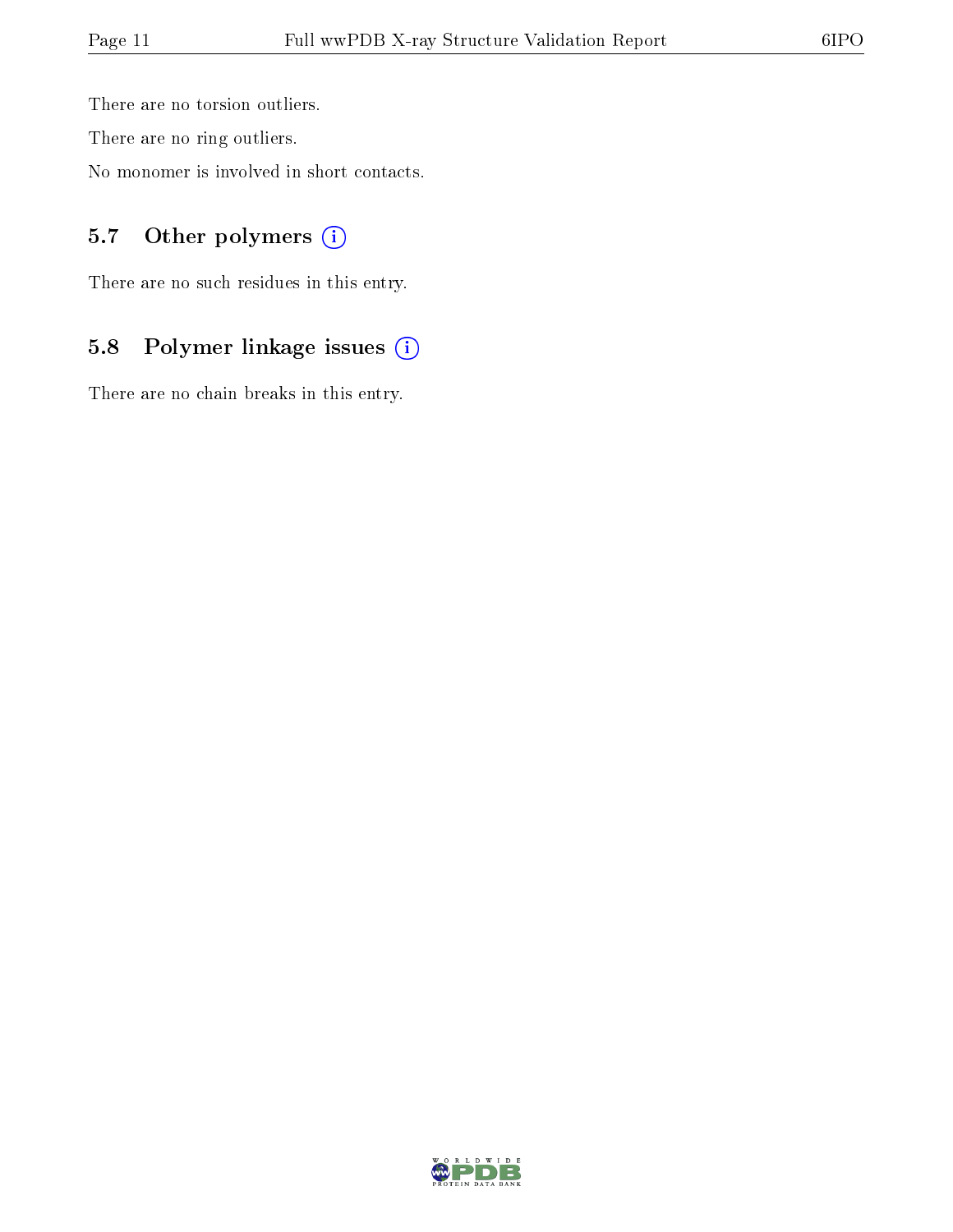# 6 Fit of model and data  $\left( \cdot \right)$

### 6.1 Protein, DNA and RNA chains (i)

In the following table, the column labelled  $#RSRZ>2'$  contains the number (and percentage) of RSRZ outliers, followed by percent RSRZ outliers for the chain as percentile scores relative to all X-ray entries and entries of similar resolution. The OWAB column contains the minimum, median,  $95<sup>th</sup>$  percentile and maximum values of the occupancy-weighted average B-factor per residue. The column labelled ' $Q< 0.9$ ' lists the number of (and percentage) of residues with an average occupancy less than 0.9.

| Mol | Chain | Analysed        | ${ <\hspace{-1.5pt}{\mathrm{RSRZ}} \hspace{-1.5pt}>}$ | $\#\text{RSRZ}{>}2$                   | $OWAB(A^2)$      | $\rm Q\textcolor{black}{<}0.9$ |
|-----|-------|-----------------|-------------------------------------------------------|---------------------------------------|------------------|--------------------------------|
|     |       | 162/176(92%)    | $-0.08$                                               | 13<br>7(4%)<br>35                     | 22, 35, 103, 129 |                                |
|     |       | $141/176$ (80%) | $-0.22$                                               | $0$   100 <br>$\sqrt{100}$            | 25, 45, 69, 110  |                                |
| All | All   | $303/352(86\%)$ | $-0.14$                                               | $(2\%)$<br>7 <sup>1</sup><br>60<br>31 | 22, 41, 87, 129  |                                |

All (7) RSRZ outliers are listed below:

| Mol | Chain | Res | Type       | <b>RSRZ</b> |
|-----|-------|-----|------------|-------------|
|     |       | 10  | <b>GLN</b> | 5.0         |
|     |       | 122 | THR        | 4.2         |
|     |       | 11  | <b>ASN</b> | 3.6         |
| 1   |       | 12  | <b>TYR</b> | 3.0         |
|     |       | 13  | <b>HIS</b> | 2.6         |
|     |       | 120 | LEU        | 2.4         |
|     |       | 128 | <b>HIS</b> | 2.2         |

### 6.2 Non-standard residues in protein, DNA, RNA chains (i)

There are no non-standard protein/DNA/RNA residues in this entry.

### 6.3 Carbohydrates (i)

There are no monosaccharides in this entry.

### 6.4 Ligands  $(i)$

In the following table, the Atoms column lists the number of modelled atoms in the group and the number defined in the chemical component dictionary. The B-factors column lists the minimum, median,  $95<sup>th</sup>$  percentile and maximum values of B factors of atoms in the group. The column labelled  $Q< 0.9$ ' lists the number of atoms with occupancy less than 0.9.